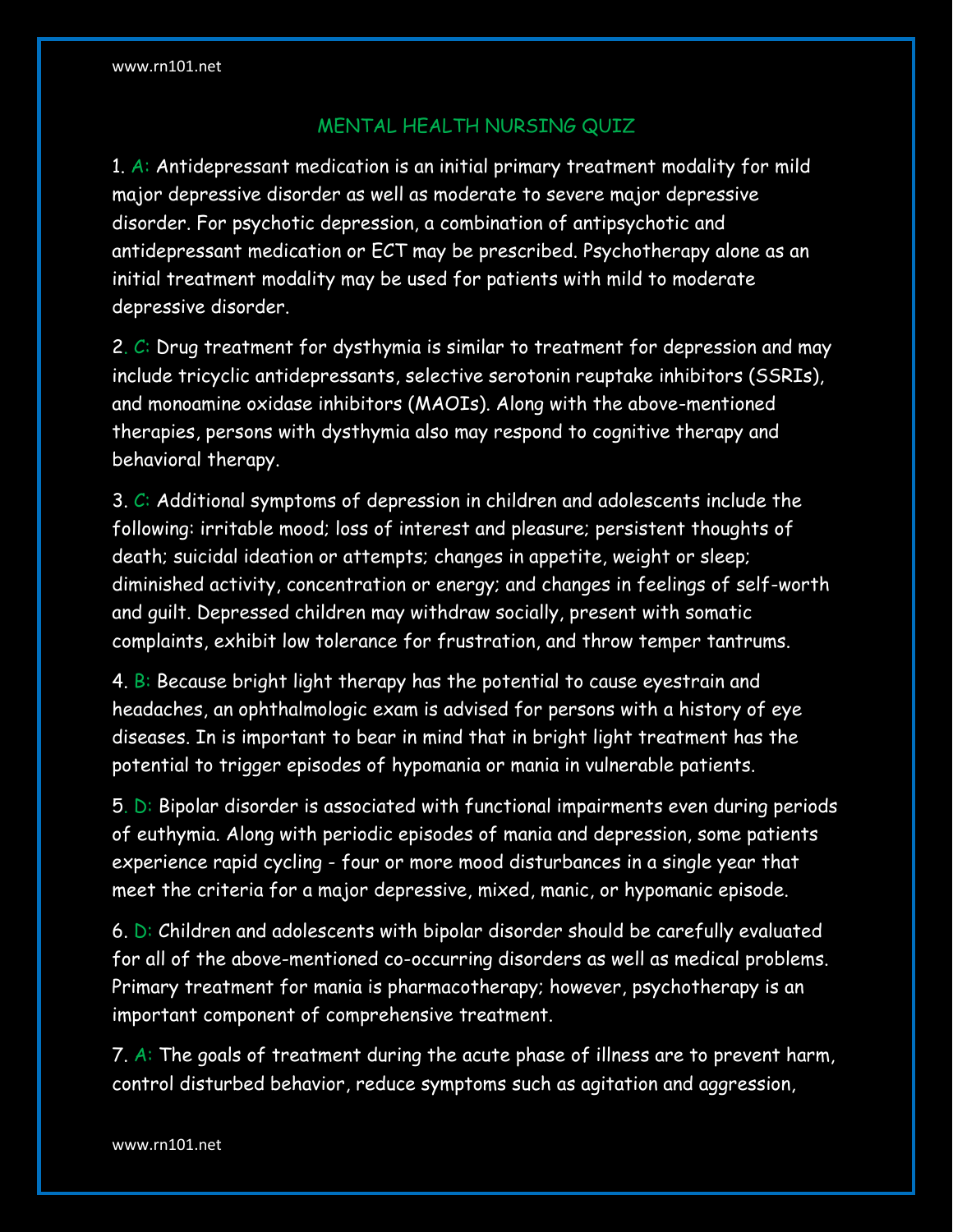evaluate and address the stressors that triggered the acute episode, and enable rapid return to the best level of functioning. As with other psychiatric disorders it is vitally important to develop an alliance with the patient and family, establish attainable objectives of treatment, and follow-up with appropriate care.

8. A: A combination of ECT and antipsychotic medications may be prescribed for patients with schizophrenia or schizoaffective disorder with severe psychotic symptoms that have not responded to pharmacological treatment. Maintenance ECT may benefit some patients who have responded to acute treatment with ECT but for whom pharmacological prophylaxis alone has not prevented relapse or is not tolerated.

9. B: An estimated 40 million adults in the United States have an anxiety disorder. Anxiety disorders include panic disorders with or without agoraphobia, specific phobias, social anxiety disorder, obsessive-compulsive disorder, generalized anxiety disorder, and post-traumatic stress disorder (PTSD).

10.  $C: A$  combination of psychotherapy and medication management is helpful for most anxiety disorders. Of psychotherapeutic interventions, cognitive-behavioral therapy (CBT) has demonstrated efficacy; however, it requires the patient to commit to approximately 12 to 20 sessions of treatment.

11. B: More than half of persons diagnosed with generalized anxiety disorder have a comorbid condition such as panic disorder and major depressive disorder is the most common. Panic disorder is often comorbid with substance abuse. Because the anxiety disorders share many common signs and symptoms, it is imperative to conduct a thorough assessment to establish the primary diagnosis.

12.  $D:$  People who have panic disorder are often disabled by the condition; they avoid normal activities of daily living such as shopping and riding buses or trains. About one-third becomes housebound or able to confront a feared situation only when accompanied. Panic disorder is one of the most treatable of all the anxiety disorders; most people respond well to pharmacological and psychosocial interventions.

13. A: Panic attacks occur suddenly, often without warning, and can occur at any time, even during sleep. Panic attacks commonly begin in late adolescence or early adulthood, but not everyone who experiences panic attacks will develop panic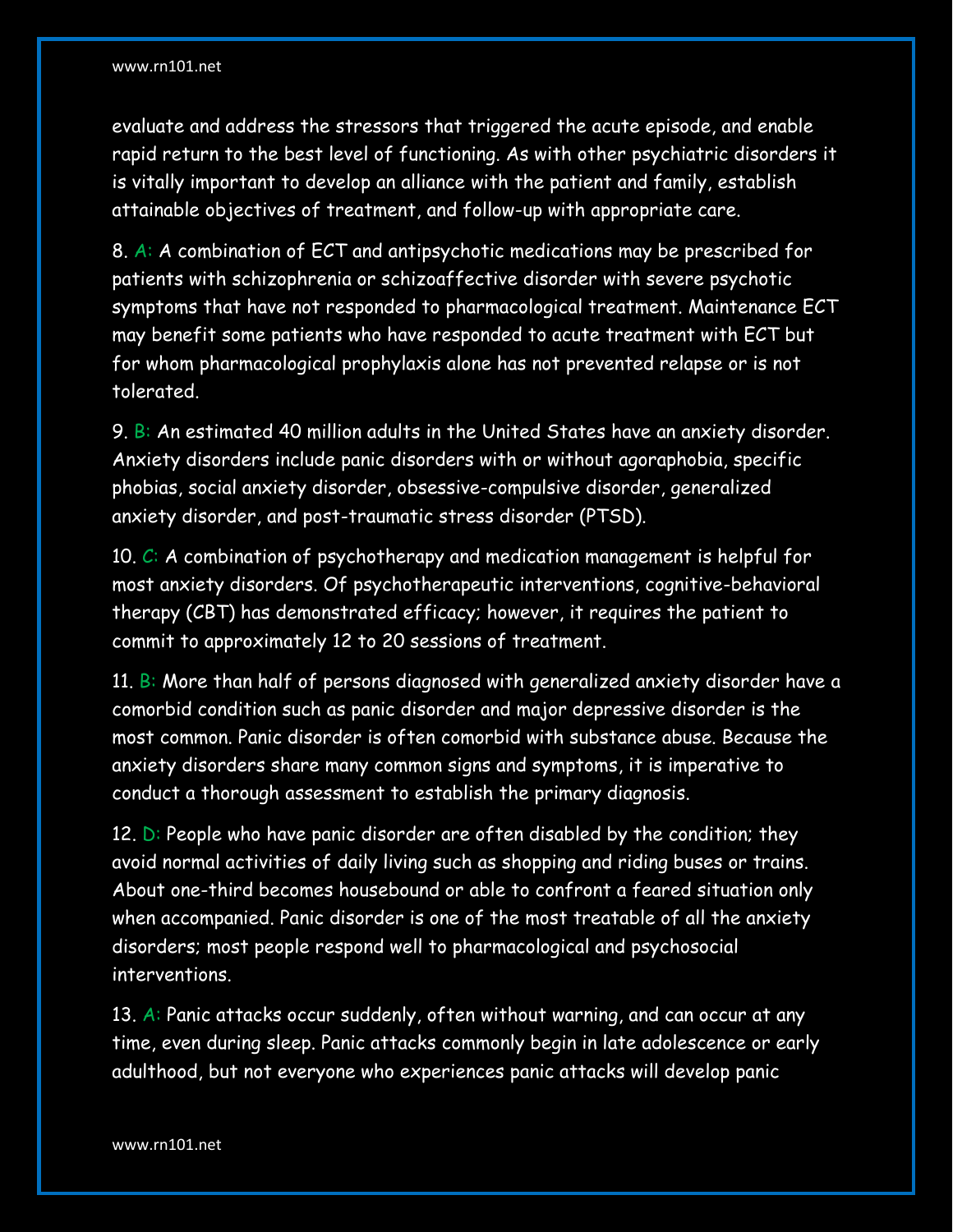disorder. Many people have a single attack and do not develop the persistent pattern that characterizes panic disorder.

14.  $B: A$  combination of pharmacological and psychotherapeutic treatment appears to be most effective. Selective serotonin reuptake inhibitors (SSRIs) are the drugs of choice and cognitive behavioral therapy is the psychotherapeutic modality of choice.

15. C: Oppositional defiant disorder (ODD) is not the oppositional behavior displayed by children in the course of normal development; ODD is an extreme and significant exaggeration of developmentally normal behaviors. Because ODD is frequently a co-morbid condition, it is vital that other conditions/disorders be identified and treated.

16. D: Intermittent explosive disorder is characterized by repeated outbursts of aggressive, violent behavior People with intermittent explosive disorder may attack and harm others and vandalize and destroy property. Following these outbursts they are often contrite, expressing remorse, regret and embarrassment about their actions.

17.  $C$ : Although persons with mania may behave impulsively, mania is a mood disorder characterized by abnormal affect, inflated feelings of self-worth, pressured speech, scattered ideas, increased interest in goal-directed activities and high-risk behaviors, unexplained euphoria, irritable mood, decreased need for sleep, and magical thinking.

18. D: Naltrexone, an opioid receptor antagonist, may be used as a pharmacotherapy for alcohol-dependent and opioid-dependent patients. It has demonstrated efficacy in helping alcohol-dependent patients adhere to treatment by reducing cravings, thereby, reducing the frequency and severity of relapse. Naltrexone has not demonstrated comparable efficacy for opioid dependency, largely because there is lower adherence to treatment in this population.

19.  $D:$  Persons with mild to moderate withdrawal symptoms may be effectively managed in intensive outpatient programs or partial hospitalization programs. Because many such programs are on medical center campuses or close to hospitals, immediate transfer to a higher level of care is feasible.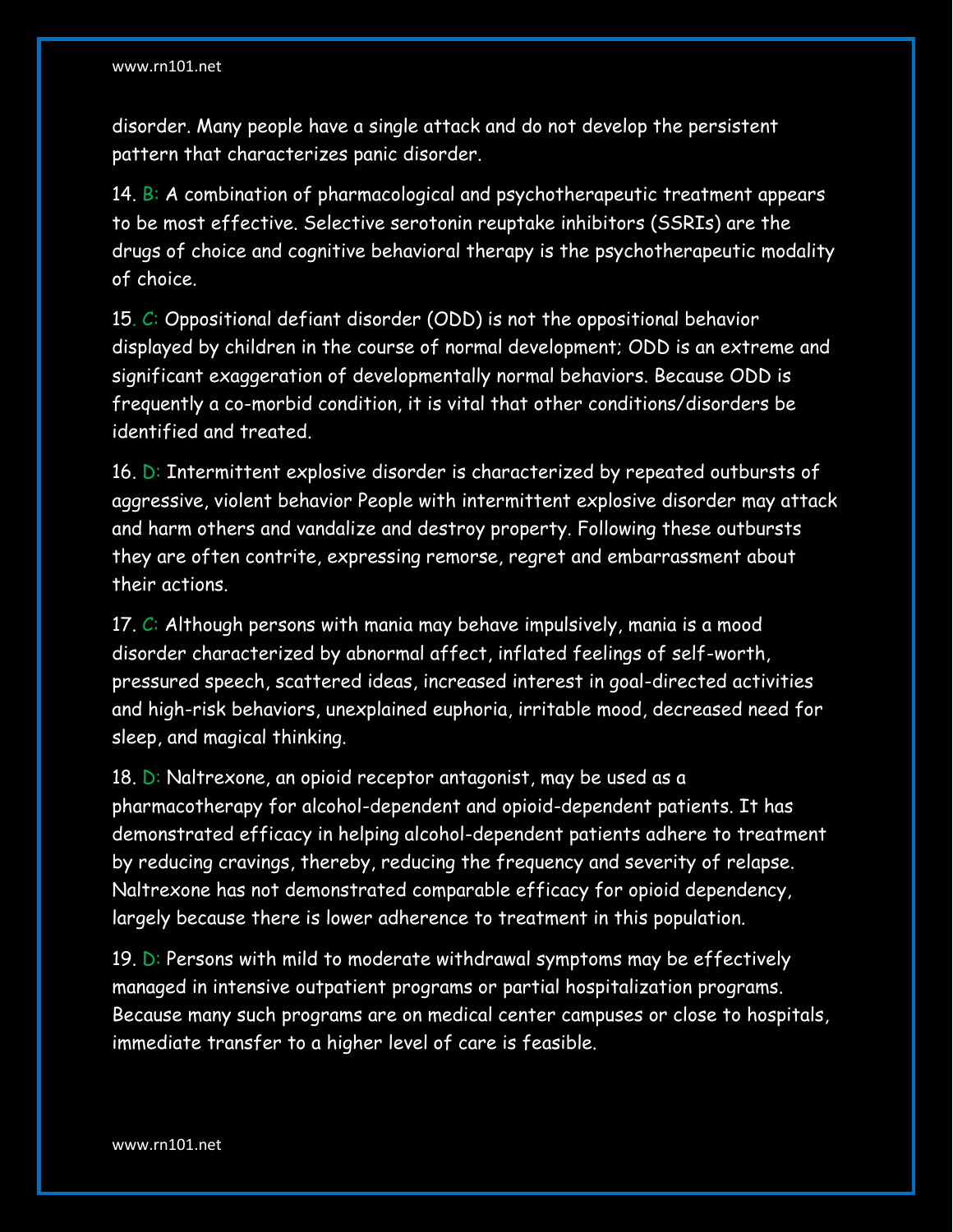20. D: Many patients with schizophrenia self-medicate with alcohol, prescription drugs, and street drugs. It is vitally important to identify the presence of comorbid substance use and to develop a treatment plan that effectively addresses schizophrenia and substance use.

21. C. "You seem upset about the meetings."\*\* Rationale: The substance abuser uses the substance to cope with feelings and may deny the abuse. Asking if the client is upset about the meetings encourages the client to identify and deal with feelings instead of covering them up. Arguing with the client about the substance abuse (option A) or insisting that the client attend the meetings (option D) wouldn't help the client identify resistance to treatment. Option B isn't therapeutic behavior because it plays down the importance of attending meetings.

22. C. jointly by the client and nurse. \*\*Rationale: A contract written jointly by the client and nurse most successfully promotes cooperation and consistent behavior. The most effective contract — and the type least likely to allow for manipulation and misinterpretation — states the behavioral terms as concretely as possible. A contract written solely by the client may not be agreeable to staff members; one written by the physician and nurse may not be agreeable to the client.

23. C. Crucial phase\*\*Rationale: The crucial phase is marked by physical dependence. The prealcoholic phase is characterized by drinking to medicate feelings and for relief from stress. The early phase is characterized by sneaking drinks, blackouts, rapidly gulping drinks, and preoccupation with alcohol. The chronic phase is characterized by emotional and physical deterioration.

24. B. Nystagmus\*\*Rationale: Phencyclidine is an anesthetic with severe psychological effects. It blocks the reuptake of dopamine and directly affects the midbrain and thalamus. Nystagmus and ataxia are common physical findings of PCP use. Dilated pupils are evidence of LSD ingestion. Paranoia and altered mood occur with both PCP and LSD ingestion.

25. D. Denial \*\*Rationale: Denial is an unconscious defense mechanism in which emotional conflict and anxiety are avoided by refusing to acknowledge feelings, desires, impulses, or external facts that are consciously intolerable. Withdrawal is a common response to stress, characterized by apathy. Logical thinking IS the ability to think rationally and make responsible decisions, which would lead the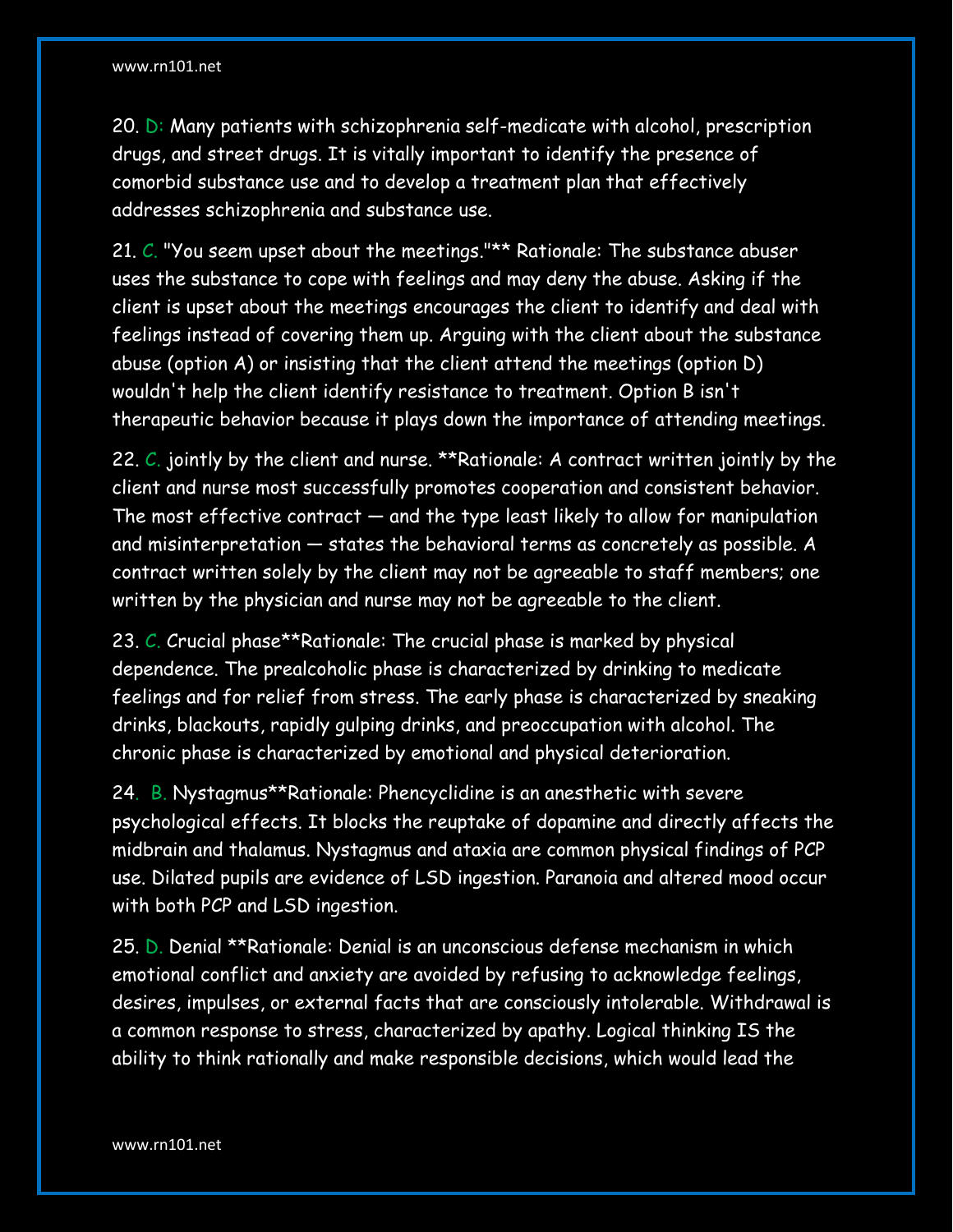client to admitting the problem and seeking help. Repression is suppressing past events from the consciousness because of guilty association.

26. A. avoid all products containing alcohol. \*\*Rationale: To avoid severe adverse effects, the client taking disulfiram must strictly avoid alcohol and all products that contain alcohol. Vitamin B therapy and blood monitoring aren't necessary during disulfiram therapy.

27. C. methadone. \*\*Rationale: Methadone is used to detoxify opiate users because it binds with opioid receptors at many sites in the central nervous system but doesn't have the same deleterious effects as other opiates, such as cocaine, heroin, and morphine. Barbiturates, amphetamines, and benzodiazepines are highly addictive and would require detoxification treatment.

28. D. euphoria and constricted pupils. \*\*Rationale: Assessment findings in a client abusing opiates include agitation, slurred speech, euphoria, and constricted pupils.

29. B. Tachycardia\*\*Rationale: Amphetamines are central nervous system stimulants. They cause sympathetic stimulation, including hypertension, tachycardia, vasoconstriction, and hyperthermia. Hot, dry skin is seen with anticholinergic agents such as jimsonweed. Pupils will be dilated, not constricted.

30. A. Instituting seizure precautions, obtaining frequent vital signs, and recording fluid intake and output\*\*Rationale: A nurse who lacks adequate information to determine which level of care a client requires must take all possible precautions to ensure the client's physical safety and prevent complications. To do otherwise could place the client at risk for potential complications. After taking all possible precautions, the nurse can begin seeking health history information and, as needed, modify the plan of care. Fluids are typically increased unless contraindicated by a preexisting medical condition.

31. A. Denial\*\*Rationale: A client who states that he or she doesn't have a drug problem and can quit using drugs at any time — despite evidence to the contrary is denying the drug addiction. Obsession isn't a defense mechanism. In compensation, the client emphasizes positive attributes to compensate for negative ones. In rationalization, the client justifies behaviors by faulty logic.

32. C. nitroglycerin (Nitro-Bid IV).\*\*Rationale: The elevated ST segments in this client's ECG indicate myocardial ischemia. To reverse this problem, the physician is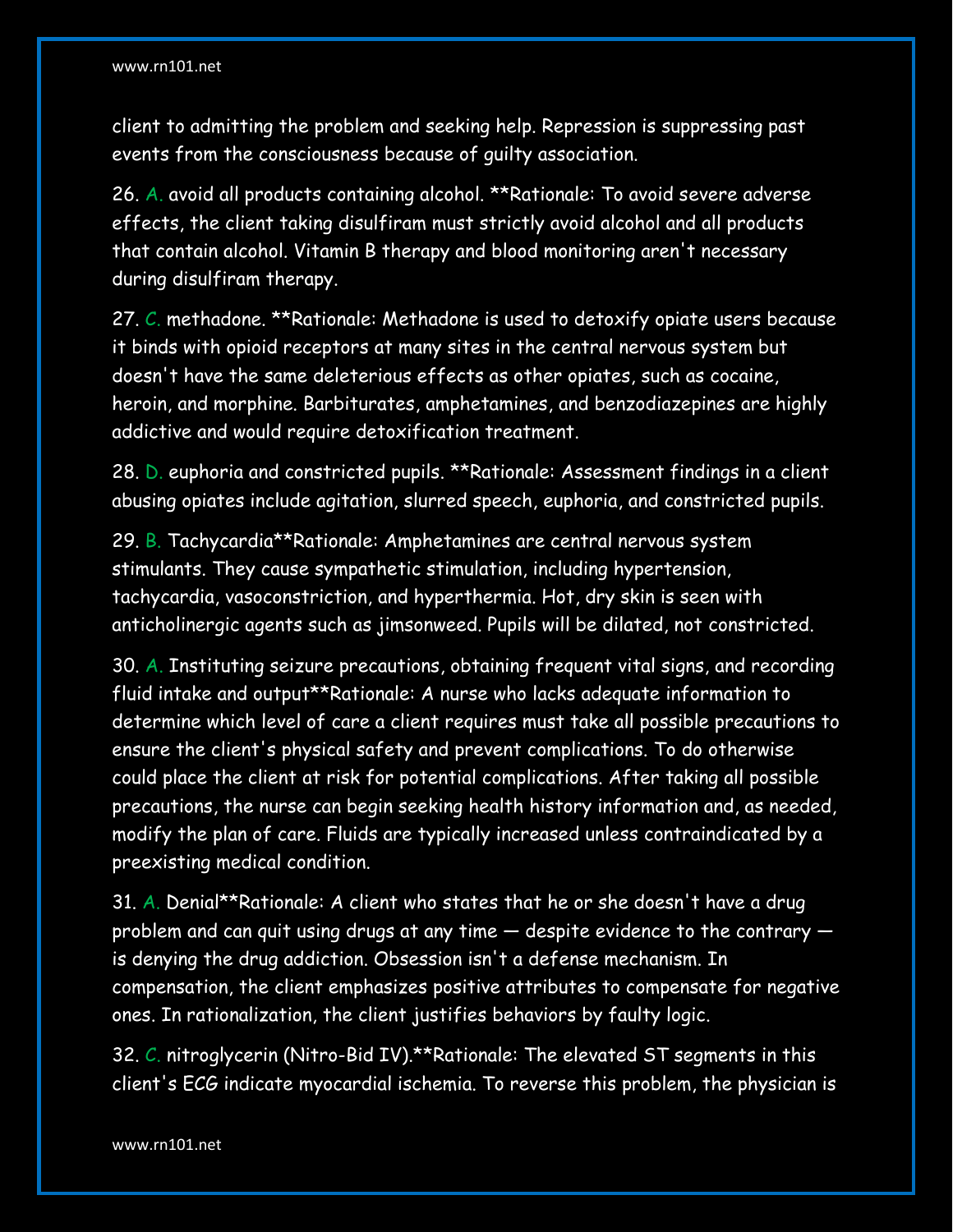most likely to prescribe an infusion of nitroglycerin to dilate the coronary arteries. Lidocaine and procainamide are cardiac drugs that may be indicated for this client at some point but aren't used for coronary artery dilation. If a cocaine user experiences ventricular fibrillation or asystole, the physician may prescribe epinephrine. However, this drug must be used with caution because cocaine may potentiate its adrenergic effects.

33. B. "Tell me how you feel about the accident."\*\*Rationale: An open-ended statement or question is the most therapeutic response. It encourages the widest range of client responses, makes the client an active participant in the conversation, and shows the client that the nurse is interested in his feelings. Asking the client why he drove while intoxicated can make him feel defensive and intimidated. A judgmental approach isn't therapeutic. By giving advice, the nurse suggests that the client isn't capable of making decisions, thus fostering dependency.

34. D. Diaphoresis, tremors, and nervousness\*\*Rationale: Alcohol withdrawal syndrome includes alcohol withdrawal, alcoholic hallucinosis, and alcohol withdrawal delirium (formerly delirium tremens). Signs of alcohol withdrawal include diaphoresis, tremors, nervousness, nausea, vomiting, malaise, increased blood pressure and pulse rate, sleep disturbance, and irritability. Although diarrhea may be an early sign of alcohol withdrawal, tachycardia — not bradycardia — is associated with alcohol withdrawal. Dehydration and an elevated temperature may be expected, but a temperature above 101° F indicates an infection rather than alcohol withdrawal. Pruritus rarely occurs in alcohol withdrawal. If withdrawal symptoms remain untreated, seizures may arise later.

35. D. nifedipine and esmolol\*\*Rationale: This client requires a vasodilator, such as nifedipine, to treat hypertension, and a beta-adrenergic blocker, such as esmolol, to reduce the heart rate. Lidocaine, an antiarrhythmic, isn't indicated because the client doesn't have an arrhythmia. Although nitroglycerin may be used to treat coronary vasospasm, it isn't the drug of choice in hypertension.

36. B. The client will work with the nurse to remain safe. \*\*Rationale: The priority goal in alcohol withdrawal is maintaining the client's safety. Committing to a drugfree lifestyle, drinking plenty of fluids, and identifying personal strengths are important goals, but ensuring the client's safety is the nurse's top priority.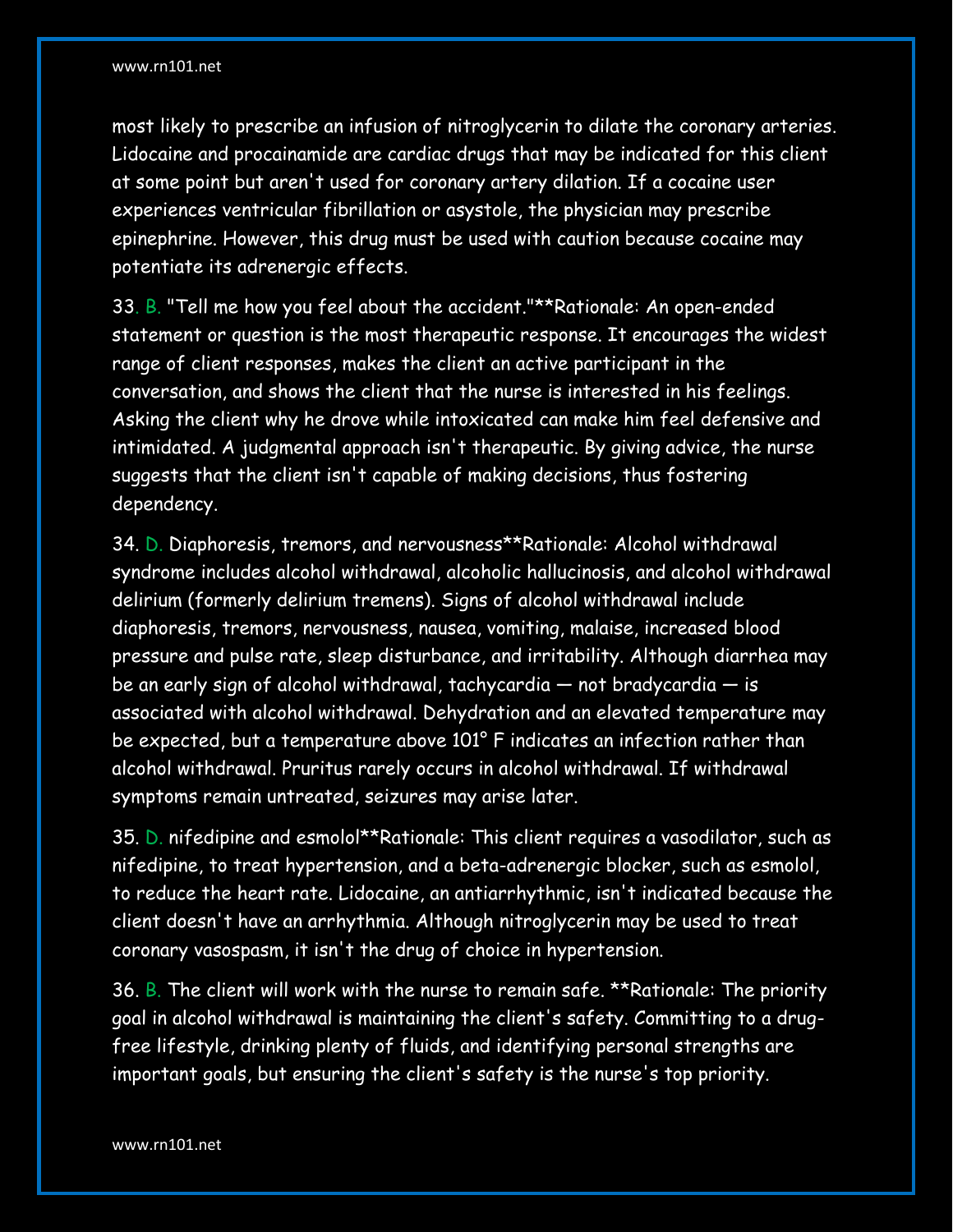37. D. "I know I've been arrested three times for drinking and driving, but the police are just trying to hassle me."\*\*Rationale: According to the Diagnostic and Statistical Manual of Mental Disorders, 4th edition, diagnostic criteria for psychoactive substance abuse include a maladaptive pattern of such use, indicated either by continued use despite knowledge of having a persistent or recurrent social, occupational, psychological, or physical problem caused or exacerbated by substance abuse or recurrent use in dangerous situations (for example, while driving). For this client, psychoactive substance dependence must be ruled out; criteria for this disorder include a need for increasing amounts of the substance to achieve intoxication (option A), increased time and money spent on the substance (option B), inability to fulfill role obligations (option C), and typical withdrawal symptoms.

38. A. Coronary artery spasm\*\*Rationale: Cocaine use may cause such cardiac complications as coronary artery spasm, myocardial infarction, dilated cardiomyopathy, acute heart failure, endocarditis, and sudden death. Cocaine blocks reuptake of norepinephrine, epinephrine, and dopamine, causing an excess of these neurotransmitters at postsynaptic receptor sites. Consequently, the drug is more likely to cause tachyarrhythmias than bradyarrhythmias. Although neurobehavioral deficits are common in neonates born to cocaine users, they are rare in adults. As craving for the drug increases, a person who's addicted to cocaine typically experiences euphoria followed by depression, not panic disorder.

39. C. begin anytime within the next 1 to 2 days. \*\*Rationale: Acute withdrawal symptoms from alcohol may begin 6 hours after the client has stopped drinking and peak 1 to 2 days later. Delirium tremens may occur 2 to 4 days — even up to 7 days — after the last drink.

40. A. Heart rate of 120 to 140 beats/minute\*\*Rationale: Tachycardia, a heart rate of 120 to 140 beats/minute, is a common sign of alcohol withdrawal. Blood pressure may be labile throughout withdrawal, fluctuating at different stages. Hypertension typically occurs in early withdrawal. Hypotension, although rare during the early withdrawal stages, may occur in later stages. Hypotension is associated with cardiovascular collapse and most commonly occurs in clients who don't receive treatment. The nurse should monitor the client's vital signs carefully throughout the entire alcohol withdrawal process.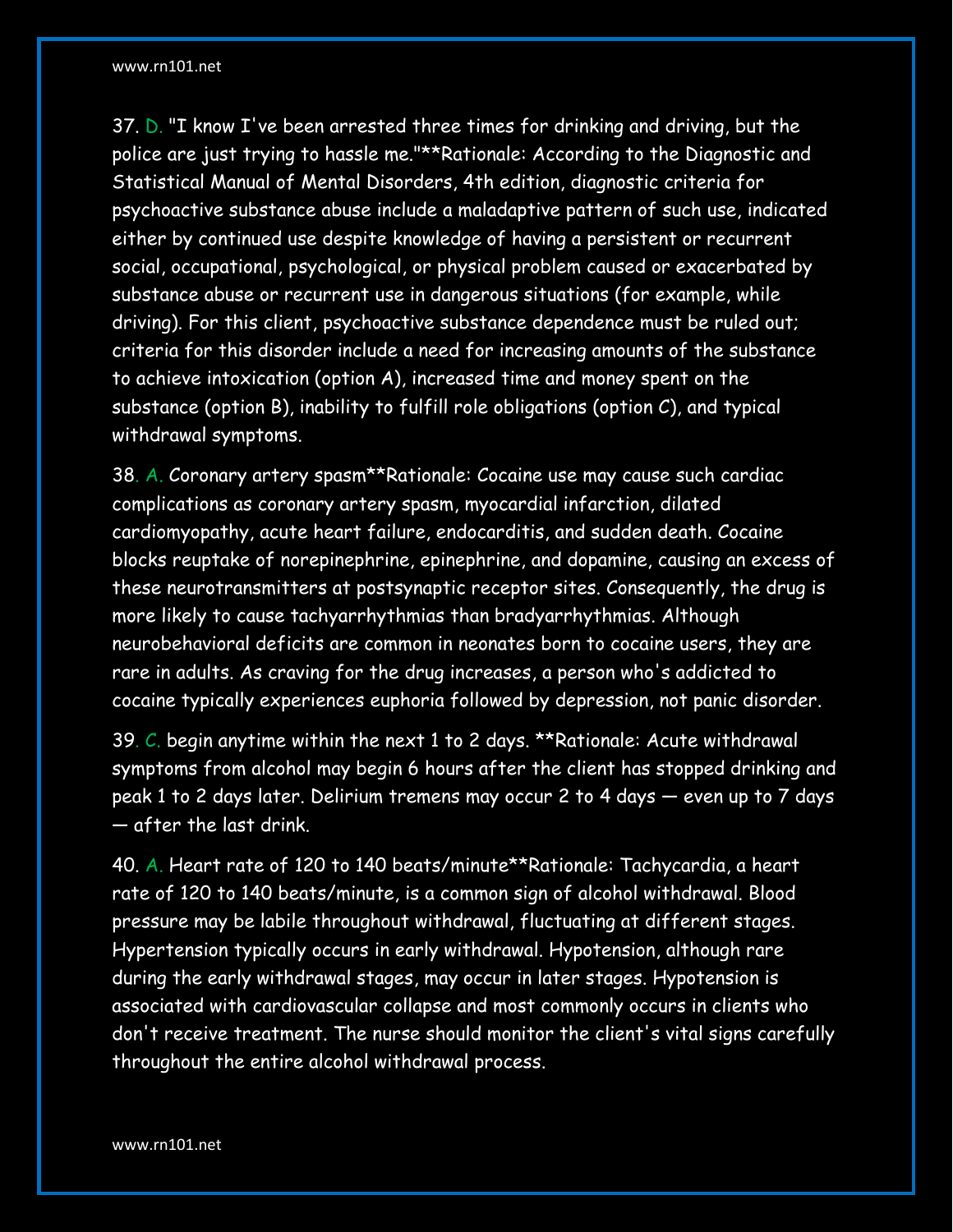41. B. The student accepts a referral to a substance abuse counselor.\*\*Rationale: All of the outcomes stated are desirable; however, the best outcome is that the student would agree to seek the assistance of a professional substance abuse counselor.

42. C. lorazepam (Ativan)\*\* Rationale: The best choice for preventing or treating alcohol withdrawal symptoms is lorazepam, a benzodiazepine. Clozapine and thiothixene are antipsychotic agents, and lithium carbonate is an antimanic agent; these drugs aren't used to manage alcohol withdrawal syndrome.

43. A. Al-Anon\*\*Rationale: Al-Anon is an organization that assists family members to share common experiences and increase their understanding of alcoholism. Make Today Count is a support group for people with life-threatening or chronic illnesses. Emotions Anonymous is a support group for people experiencing depression, anxiety, or similar conditions. Alcoholics Anonymous is an organization that helps alcoholics recover by using a twelve-step program.

44. B. total abstinence. \*\*Rationale: Total abstinence is the only effective treatment for alcoholism. Psychotherapy, attendance at AA meetings, and aversion therapy are all adjunctive therapies that can support the client in his efforts to abstain.

45. A. Seizures\*\*Rationale: Seizures are the most common serious adverse effect of using flumazenil to reverse benzodiazepine overdose. The effect is magnified if the client has a combined tricyclic antidepressant and benzodiazepine overdose. Less common adverse effects include shivering, anxiety, and chest pain.

46. D. chlordiazepoxide (Librium)\*\*Rationale: Chlordiazepoxide (Librium) and other tranquilizers help reduce the symptoms of alcohol withdrawal. Haloperidol (Haldol) may be given to treat clients with psychosis, severe agitation, or delirium. Naloxone (Narcan) is administered for narcotic overdose. Magnesium sulfate and other anticonvulsant medications are only administered to treat seizures if they occur during withdrawal.

47. B. "You told me you got fired from your last job for missing too many days after taking drugs all night." \*\*Rationale: Confronting the client with the consequences of substance abuse helps to break through denial. Making threats (option A) isn't an effective way to promote self-disclosure or establish a rapport with the client. Although the nurse should encourage the client to discuss feelings,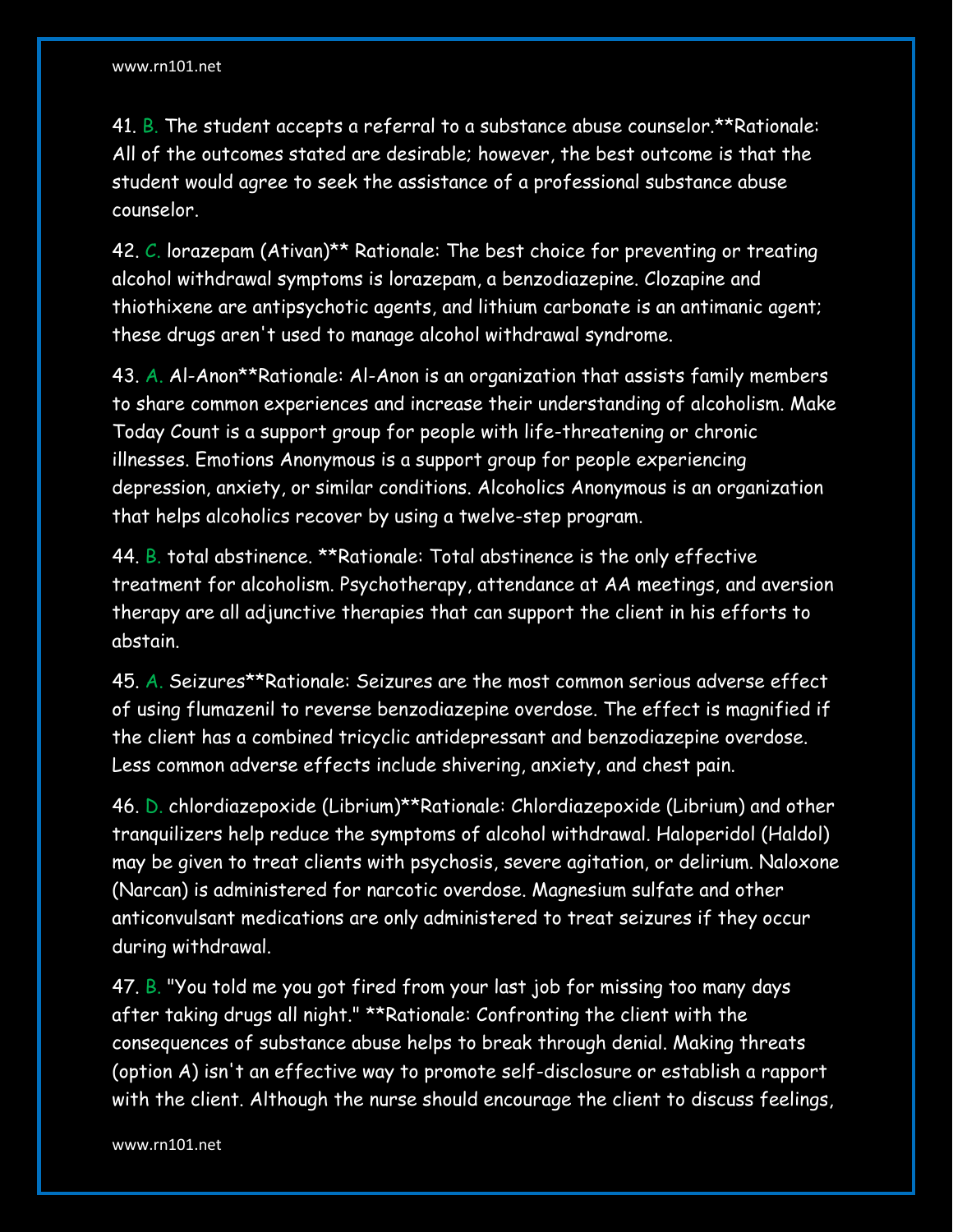the discussion should focus on how the client felt before, not during, an episode of substance abuse (option C). Encouraging elaboration about his experience while getting high may reinforce the abusive behavior. The client undoubtedly is aware that drug use is illegal; a reminder to this effect (option D) is unlikely to alter behavior.

48. B. Aftershave lotion\*\*Rationale: Disulfiram may be given to clients with chronic alcohol abuse who wish to curb impulse drinking. Disulfiram works by blocking the oxidation of alcohol, inhibiting the conversion of acetaldehyde to acetate. As acetaldehyde builds up in the blood, the client experiences noxious and uncomfortable symptoms. Even alcohol rubbed onto the skin can produce a reaction. The client receiving disulfiram must be taught to read ingredient labels carefully to avoid products containing alcohol such as aftershave lotions. Carbonated beverages, toothpaste, and cheese don't contain alcohol and don't need to be avoided by the client.

49. B. thiamine deficiency.\*\*Rationale: Numbness and tingling in the hands and feet are symptoms of peripheral polyneuritis, which results from inadequate intake of vitamin B1 (thiamine) secondary to prolonged and excessive alcohol intake. Treatment includes reducing alcohol intake, correcting nutritional deficiencies through diet and vitamin supplements, and preventing such residual disabilities as foot and wrist drop. Acetate accumulation, triglyceride buildup, and a below-normal serum potassium level are unrelated to the client's symptoms.

50. B. Client's safety needs\*\*Rationale: The highest priority for a client who has ingested PCP is meeting safety needs of the client as well as the staff. Drug effects are unpredictable and prolonged, and the client may lose control easily. After safety needs have been met, the client's physical, psychosocial, and medical needs can be met.

51. B. alcohol withdrawal. \*\*Rationale: The client's vital signs and hallucinations suggest delirium tremens or alcohol withdrawal syndrome. Although infection, acute sepsis, and pneumonia may arise as postoperative complications, they wouldn't cause this client's signs and symptoms and typically would occur later in the postoperative course.

52. C. Opiate withdrawal\*\*Rationale: Clonidine is used as adjunctive therapy in opiate withdrawal. Benzodiazepines, such as chlordiazepoxide (Librium), and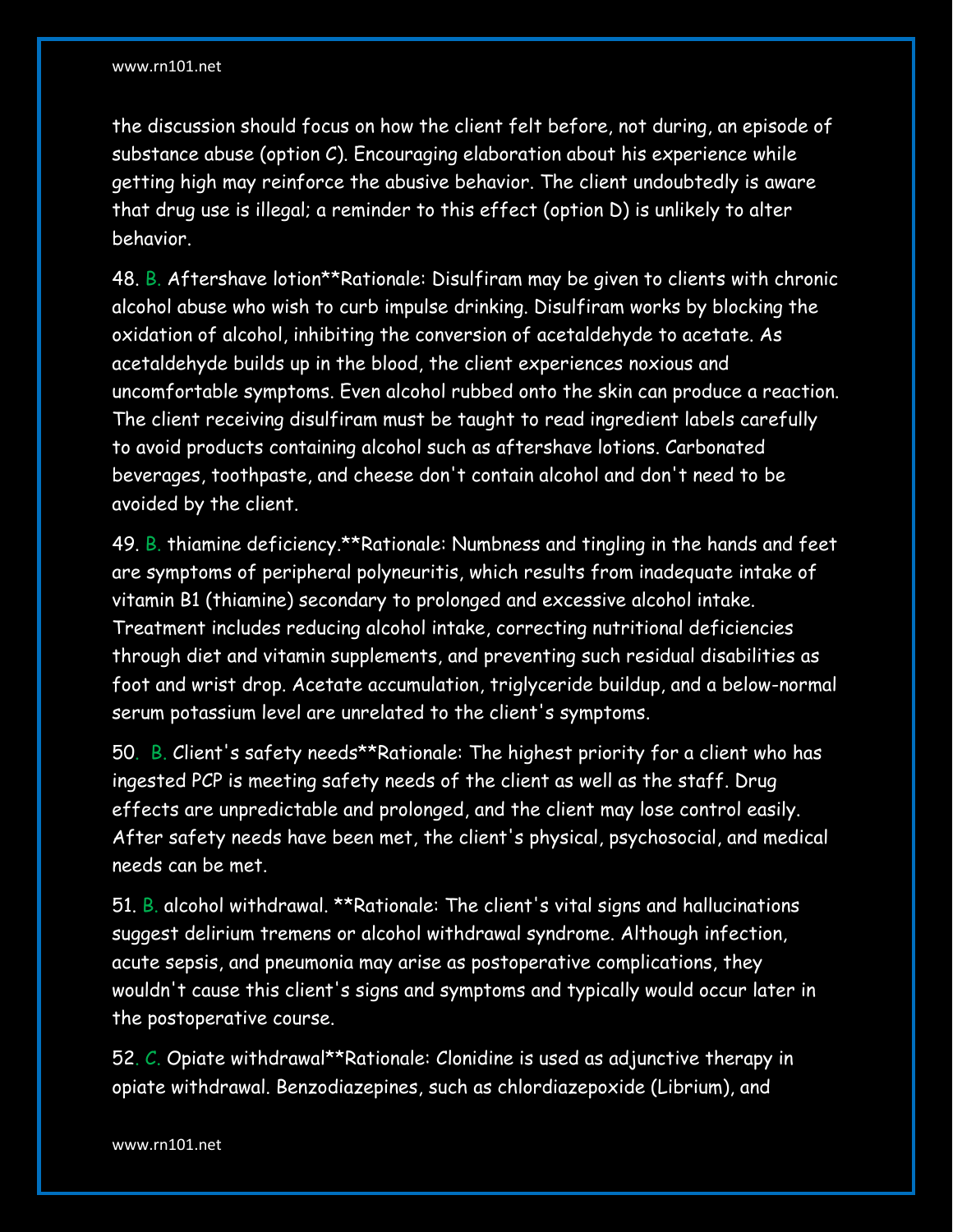neuropleptic agents, such as haloperidol, are used to treat alcohol withdrawal. Benzodiazepines and neuropleptic agents are typically used to treat PCP intoxication. Antidepressants and medications with dopaminergic activity in the brain, such as fluoxotine (Prozac), are used to treat cocaine withdrawal.

53. C. "Admit you're powerless over alcohol and that you need help."\*\*Rationale: The first of the "Twelve Steps of Alcoholics Anonymous" is admitting that an individual is powerless over alcohol and that life has become unmanageable. Although Alcoholics Anonymous promotes total abstinence, a client will still be accepted if he drinks. A physician referral isn't necessary to join. New members are assigned a support person who may be called upon when the client has the urge to drink.

54. C. "I'm going to take 1 day at a time. I'm not making any promises." \*\*Rationale: Twelve-step programs focus on recovery 1 day at a time. Such programs discourage people from claiming that they will never again use a substance, because relapse is common. The belief that one may use a limited amount of an abused substance indicates denial. Substituting one abused substance for another predisposes the client to cross-addiction.

55. B. underestimate the amount consumed. \*\*Rationale: Most people who abuse substances underestimate their consumption in an attempt to conform to social norms or protect themselves. Few accurately describe or overestimate consumption; some may deny it. Therefore, on admission, quantitative and qualitative toxicology screens are done to validate information obtained from the client.

56. D. perceptual disorders.\*\*Rationale: Perceptual disorders, especially frightening visual hallucinations, are very common with alcohol withdrawal. Coma isn't an immediate consequence. Manipulative behaviors are part of the alcoholic client's personality but aren't signs of alcohol withdrawal. Suppression is a conscious effort to conceal unacceptable thoughts, feelings, impulses, or acts and serves as a coping mechanism for most alcoholics.

57. D. Opioid withdrawal\*\*Rationale: The symptoms listed are specific to opioid withdrawal. Alcohol withdrawal would show elevated vital signs. There is no real withdrawal from cannibis. Symptoms of cocaine withdrawal include depression, anxiety, and agitation.